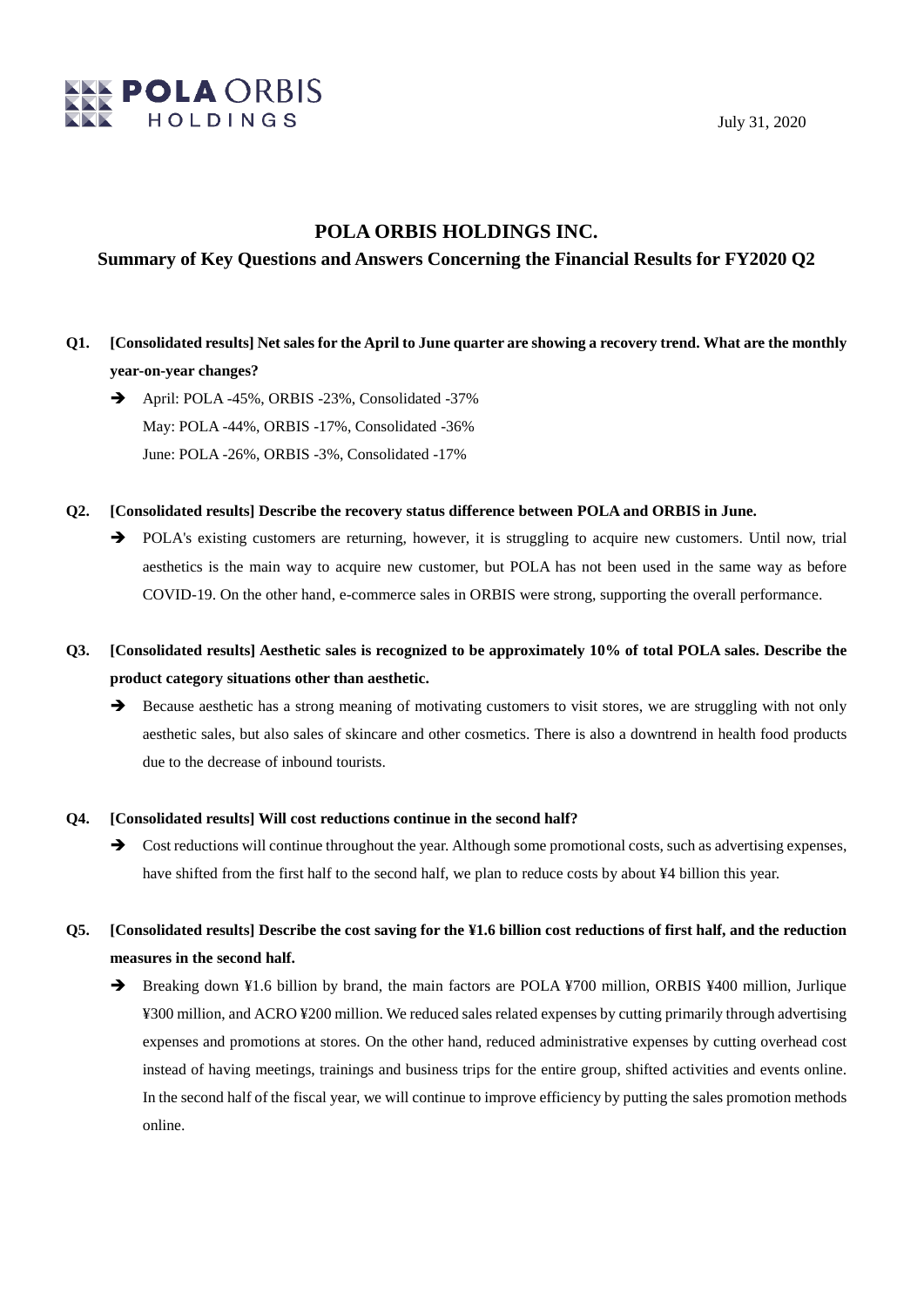### **Q6. [Market] What is the trend of the domestic cosmetics market by price range?**

According to data from a consumer survey conducted by a research company, the overall price range is on a declining trend, but the decline is relatively small in the low-price range and the high-price range. There is a trend toward bipolarization.

#### **Q7. [Market] What is your outlook for the cosmetics market going forward?**

 $\rightarrow$  The domestic market is uncertain depending on the spread of COVID-19, but it is expected to gradually recover toward the fourth quarter. Inbound sales will continue to face a challenging business environment. On the other hand, the recovery in China is prompt and e-commerce is more active than before COVID-19. We expect this will continue going forward.

## **Q8. [POLA brand] What kinds of preventive measures are taken in aesthetics? Also, do you predict that the operation rate will return to the original level?**

 Sanitary management includes social distancing, ventilation and adjustment of aesthetic bed numbers, physical condition management of staff, wearing masks, face-shield wearing and partitions. For minimizing the risk of infections, we thoroughly disinfect the area and use disposable items. As for the operation rate, the adjustment of the number of aesthetic beds and the number of reservations are being set to avoid closeness, and it will take time to return to the situation before COVID-19.

# **Q9. [POLA brand] Under these circumstances, what is the motivation of the Beauty Director in the consignment sales channel?**

Sales are tough, however the shop owners want to maintain the store, which we support. While overall motivation has not declined, the number of Beauty Directors by the end of June was around 38,000, down from the end of the previous year due to the number of foreign national Beauty Directors decreasing and the difficulty of recruiting.

#### **Q10. [POLA brand] Is there a cannibalization with existing channels in domestic e-commerce?**

In the first half, approximately 40% of e-commerce customers are the new customers for POLA. Inflow from existing channels is 15%, and existing e-commerce customers are 45%. Recognizing that e-commerce should be strengthened to acquire new customers rather than the fear of cannibalization.

### **Q11. [POLA brand] Until now, POLA has emphasized counseling, and the company impression is that digitalization has not been aggressive. Did the policy change?**

 $\rightarrow$  The policy did not change; however, the consumer consciousness has changed a lot. The unit price of products purchased by consumers online increased, not just in cosmetics. I believe that the high-prestige products like POLA is able to expand the sales through e-commerce. Therefore, how to personalize the information will be an important issue for us—personalization as a high-value-added product. If we can strengthen our CRM and communicate 1 on 1, customers may be willing to buy our products as expected.

## **Q12. [POLA brand] The cost structure will change greatly if POLA proceeds with the shift to online, but how will it change its profit structure?**

 $\rightarrow$  Higher online ratios will improve profitability. The ideal store state is an issue to be examined in the future.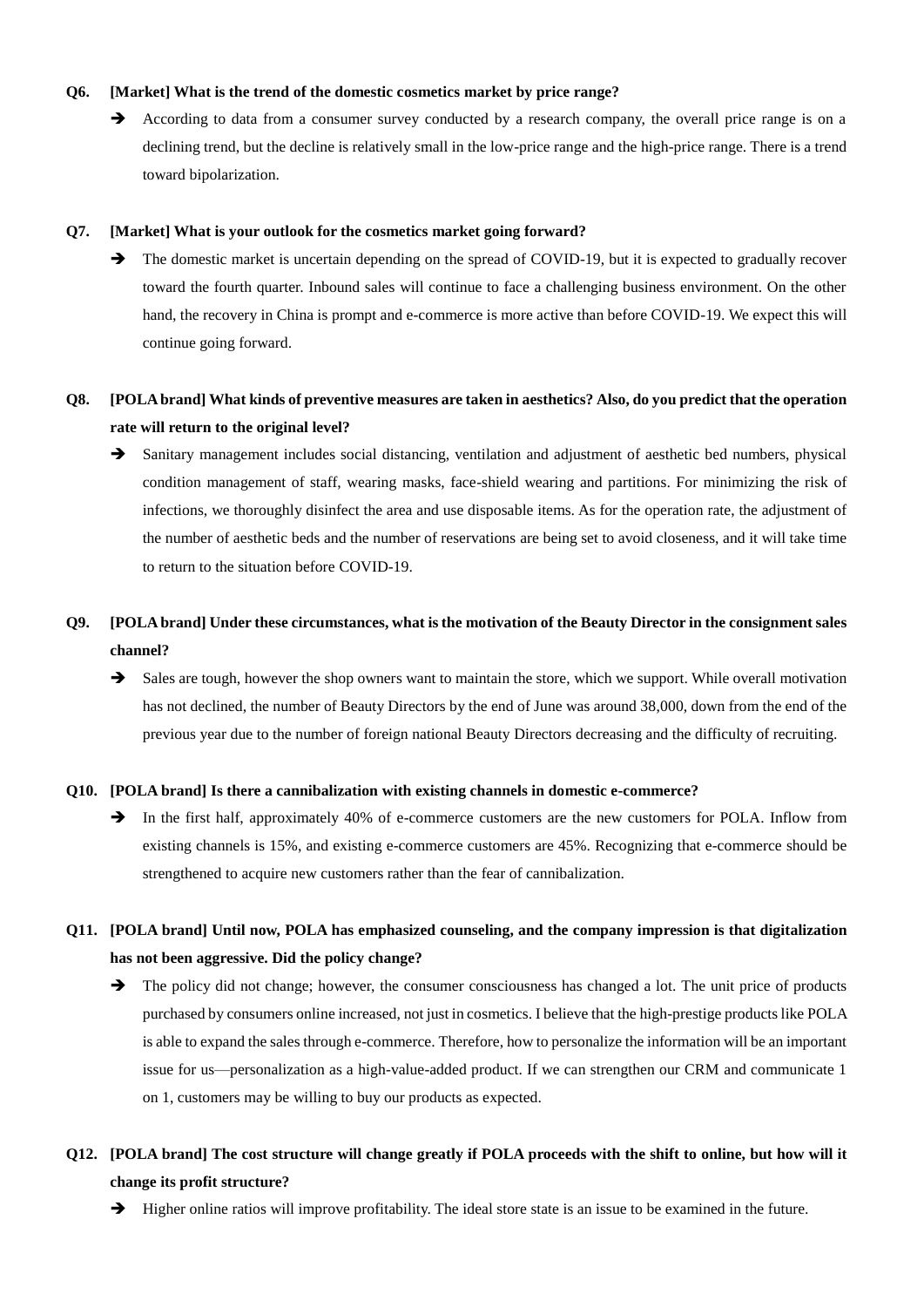## **Q13. [POLA brand] Premium skincare can only have its intrinsic value appeal to others through experience. Is it possible to sell premium skincare on e-commerce without aesthetics over the long term?**

 We do not intend to completely shift to e-commerce and aesthetics will continue to be an important value proposition in the future. Online counseling by a designated Beauty Director will be expanded as an online effort. In addition to consulting on beauty, we offer pre-counseling service before receiving aesthetics and use it as a tool linking online and offline.

#### **Q14. [POLA brand] How was the Chinese 618? What is the strategy for e-commerce in China in the future?**

POLA does not create much price appeal, such as discounts. Currently, the basic policy remains unchanged. However, from this year, we strengthened campaigns to an extent that does not impair the brand value in the ecommerce merchandising period, such as 618. In the future, we plan to expand sales channels other than Tmall and increase marketing investment.

### **Q15. [POLA brand] Regarding the store development in China, how is the progress of POLA THE BEAUTY?**

 $\rightarrow$  This year, we have not been able to open stores as expected, we will proceed according to the circumstances of offline channels.

### **Q16. [POLA brand] Is there any effect on the duty free store on Hainan Island, China, which is attracting attention?**

Because the store has not opened, there is no impact on earnings. It will be an important channel in terms of capturing demand from Chinese consumers amid the difficult outlook for international travel restrictions. Regarding the duty free market, we plan to proceed with negotiations in POLA and across the group.

#### **Q17. [POLA brand] What are the measures other than e-commerce for the recovery in the second half?**

 $\rightarrow$  The main focus is the full renewal of the B.A series in September. It is a flagship series and aims to acquire both existing and new customers.

## **Q18. [ORBIS brand] Despite strong mail-order (online and catalog) sales, describe the reason that the unit price of purchases has fallen.**

 $\rightarrow$  The number of new customers increased by double-digit year-on-year, while the number of purchased items and the number of purchases fell for new customers, the unit purchase price was pushed down. However, the product unit price has risen and the structure will improve over time.

# **Q19. [Jurlique brand] Describe why the China business appears to be performing well even amid changes in sales standards due to the shift to direct ownership.**

 $\rightarrow$  Online sales such as live commerce were strong and stores have been recovering since April. By shifting from dealer licensing to directly-operated stores, we have placed a structure that enables to consistently make the brand appealing as a skincare brand.

### **Q20. [Jurlique brand] While profits are improving, what is the situation toward moving into black?**

In first half, despite temporary factors, we can see the effects of reducing fixed costs by closing unprofitable stores and downsizing organization, which were implemented last year. Going forward, the company plans to continue reducing headquarter expenses and improving efficiency by shifting to e-commerce.